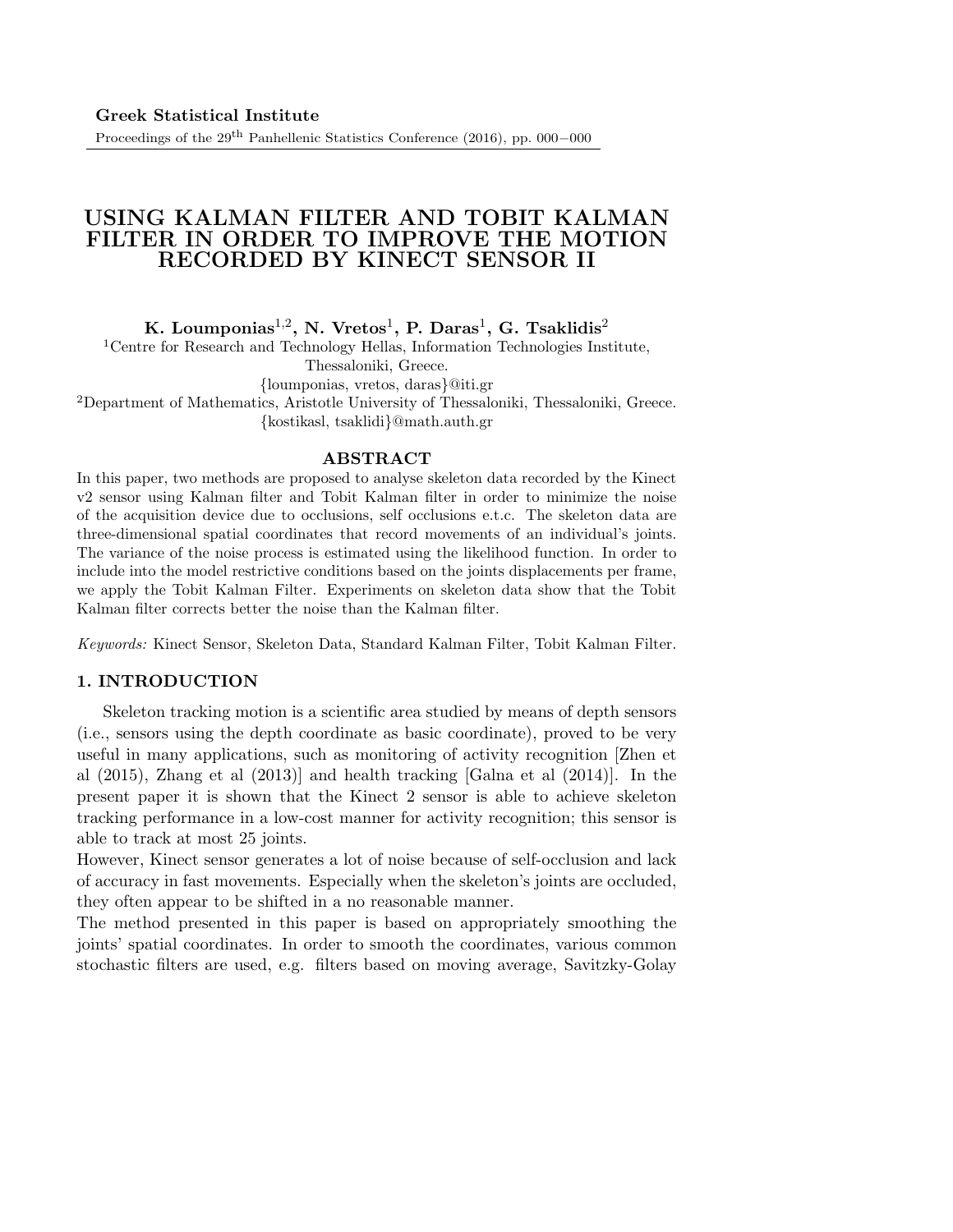filter e.t.c. [Yong et al (2015)], without any restrictions in joints' movements. Now we want to develop a model which will not allow the joints to move abnormally, and without affect the real movements. For this reason, we studied the joints' speeds by carrying out various experiments using groundtruth sensors. Then we applied the Tobit Kalman filter by taking into account the speeds restrictions.

In [Sungphil et al (2016)] a method based on the use of multiple Kinect sensors for skeleton tracking is proposed. They achieve in determining the reliability of each 3D joint position by employing a data fusion method based on Kalman filtering using multiple Kinect sensors. They take into account the measurement variance of noise for determining the contribution of an observation to the fused measurement. Additionally, they explain how to estimate the measurement variance for each one of the measurements. Finally, they present the average 3D position error of ten activities produced by their method, by a single Kinect and the average derived by multiple Kinect sensors, respectively. Almost in all cases, their method appears to give better results than the standard Kalman filter.

In [Berti et al (2014)] Kalman filtering is applied for robotic arms tracked by Kinect sensors. They denoise only the depth coordinate using Kalman filter methodology but they do not explain clearly the estimation process concerning the matrices involved. In their results presented through figures, it is obvious that the data are denoised, however the error reduction is not evaluated. In [Kong et al (2013)] a Kalman filter is described briefly to smooth 2D movements of a joint. In contrast with the aforementioned methods, the video data are derived via CCTV (Closed Circuit Television). Thus, they describe in which way they construct their joints' body model. Other scientists who are dealing with activity recognition via neural networks, use a simple Savitzky-Golay smoothing filter in order to correct the data [Yong et al (2015), Wentao et al (2016)]. This method is based on the previous, as well as the current and the two following observations.

In Section 2 the Kalman filter procedure along with the related likelihood function is provided. In Section 3 we describe the Tobit Kalman filter. In Section 4 the Kalman filter and Tobit Kalman filter approach for skeleton tracking is established. Finally, in Section 5, conclusions are presented.

#### 2. KALMAN FILTER

In this section we describe briefly the Kalman filter (KF) [Peter (1979)], abbreviated as KF, which is used for estimating the unknown state vector  $\mathbf{x} \in \mathbb{R}^n$ , of a discrete-time stochastic process that is governed by the linear stochastic difference equation

$$
\mathbf{x}_{k+1} = \mathbf{A}\mathbf{x}_k + \mathbf{w}_k \tag{1}
$$

with a measurement (observation)  $y \in \mathbb{R}^m$  given by

$$
\mathbf{y}_k = \mathbf{H}\mathbf{x}_k + \mathbf{v}_k,\tag{2}
$$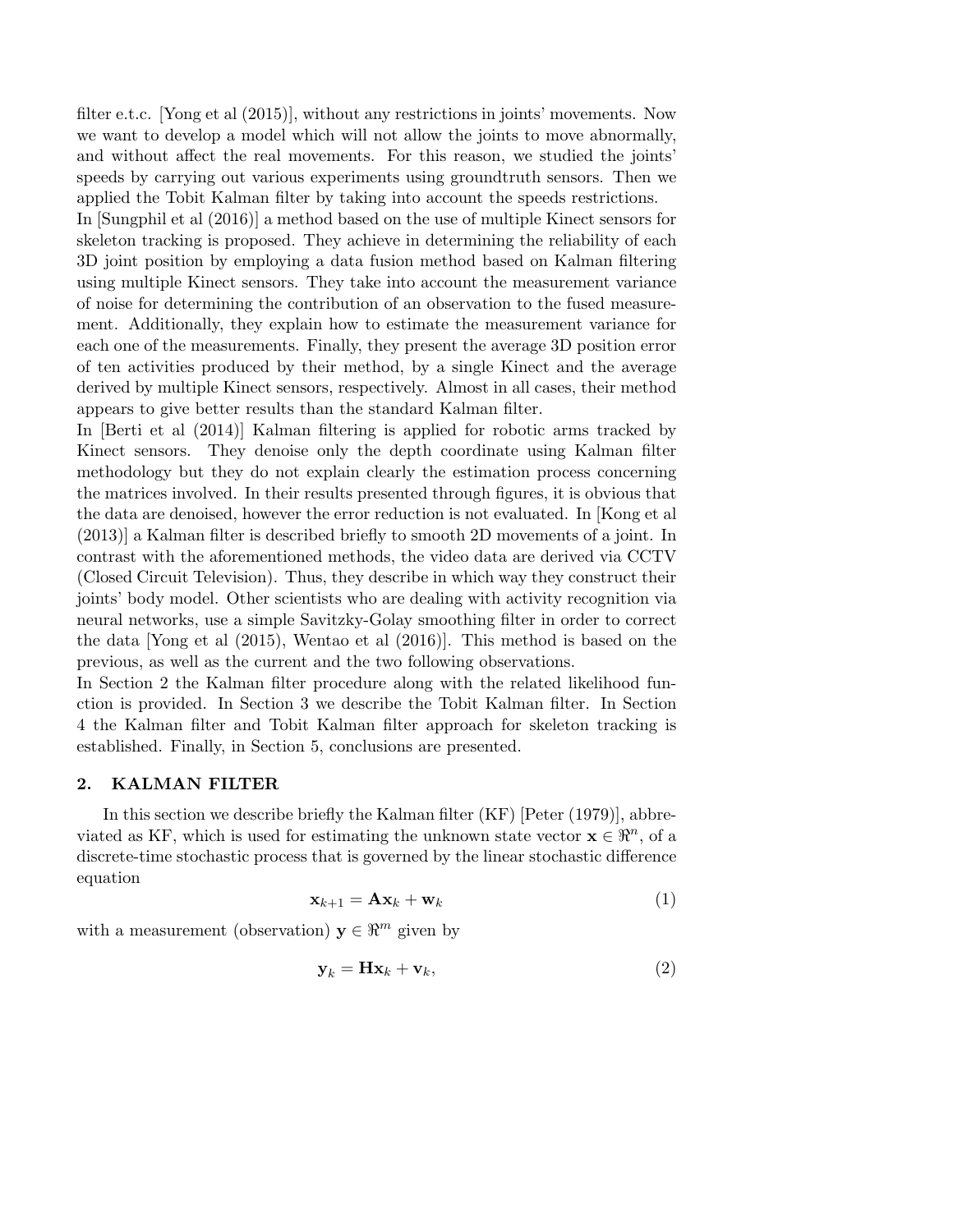where  $\mathbf{w}_k \sim N(\mathbf{0}, \mathbf{Q}), \mathbf{v}_k \sim N(\mathbf{0}, \mathbf{R}),$  and  $N(\mu, \Sigma)$  denotes the normal distribution with mean value  $\mu$  and covariance matrix  $\Sigma$ . The matrices  $\mathbf{A}, \mathbf{H}$  are the transition and observation matrices, respectively.

We define by  $\hat{\mathbf{x}}_k^ \overline{k}$  the a priori state estimate at step k by assuming knowledge of the process history prior to step k and  $\hat{\mathbf{x}}_k$  the a posteriori state estimate at step k by assuming that the measurement  $y_k$  is given.

The KF uses a form of feedback control; the filter firstly estimates the process state at some time and secondly it obtains feedback in the form of (noisy) measurements. So, the process of KF evolves in two stages: the predict stage and the update stage, determined by the associated equations:

The Predict Stage

$$
\hat{\mathbf{x}}_k^- = \mathbf{A}\hat{\mathbf{x}}_{k-1},\tag{3}
$$

$$
\mathbf{P}_k^- = \mathbf{A} \mathbf{P}_{k-1} \mathbf{A}^T + \mathbf{Q}.\tag{4}
$$

where  $\mathbf{P}_k^ \overline{k}$  and  $\mathbf{P}_{k-1}$  are the covariance matrices of the errors of the a priori and a posteriori state estimates, respectively. The Update Stage

$$
\mathbf{K}_k = \mathbf{P}_k^- \mathbf{H}^T (\mathbf{H} \mathbf{P}_k^- \mathbf{H}^T + \mathbf{R})^{-1},\tag{5}
$$

where  $\mathbf{K}_k$  stands for the Kalman Gain (matrix), and

$$
\hat{\mathbf{x}}_k = \hat{\mathbf{x}}_k^- + \mathbf{K}_k (\mathbf{y}_k - \mathbf{H} \hat{\mathbf{x}}_k^-),\tag{6}
$$

$$
\mathbf{P}_k = (\mathbf{I} - \mathbf{K}_k \mathbf{H}) \mathbf{P}_k^-.
$$
 (7)

The error of the estimation for one step ahead and its variance are given by

$$
\mathbf{u}_k = \mathbf{y}_k - \mathbf{H}\hat{\mathbf{x}}_k^- and \ \mathbf{F}_k = \mathbf{H}\mathbf{P}_k^- \mathbf{H}_k^T + \mathbf{R}.
$$

In applications of the filter, the measurement noise covariance  $\bf{R}$  is usually measured prior to the filter operation or it is known. The determination of the process noise covariance matrix  $Q$  is more difficult and has to be estimated. In order to estimate Q, the Maximum Likelihood Estimation (MLE) method can be used; the associated log-likelihood function for  $n$  measurements has the form [Tusell (2011), Proietti et al (2012)]

$$
LogL(\mathbf{y}_1, ..., \mathbf{y}_n) = -\frac{n}{2}\log 2\pi - \frac{1}{2}\sum_{k=1}^n (\log(|\mathbf{F}_k|) + \mathbf{u}_k^T \mathbf{F}_k^{-1} \mathbf{u}_k),
$$
(8)

where n denotes the number of measurements and  $|\mathbf{F}_k|$  the determinant of the matrix  $\mathbf{F}_k$ . The maximum likelihood estimators (MLEs) are most attractive because of their asymptotic properties. Under regularity conditions [Green (2002)], the maximum likelihood estimator has the following asymptotic properties: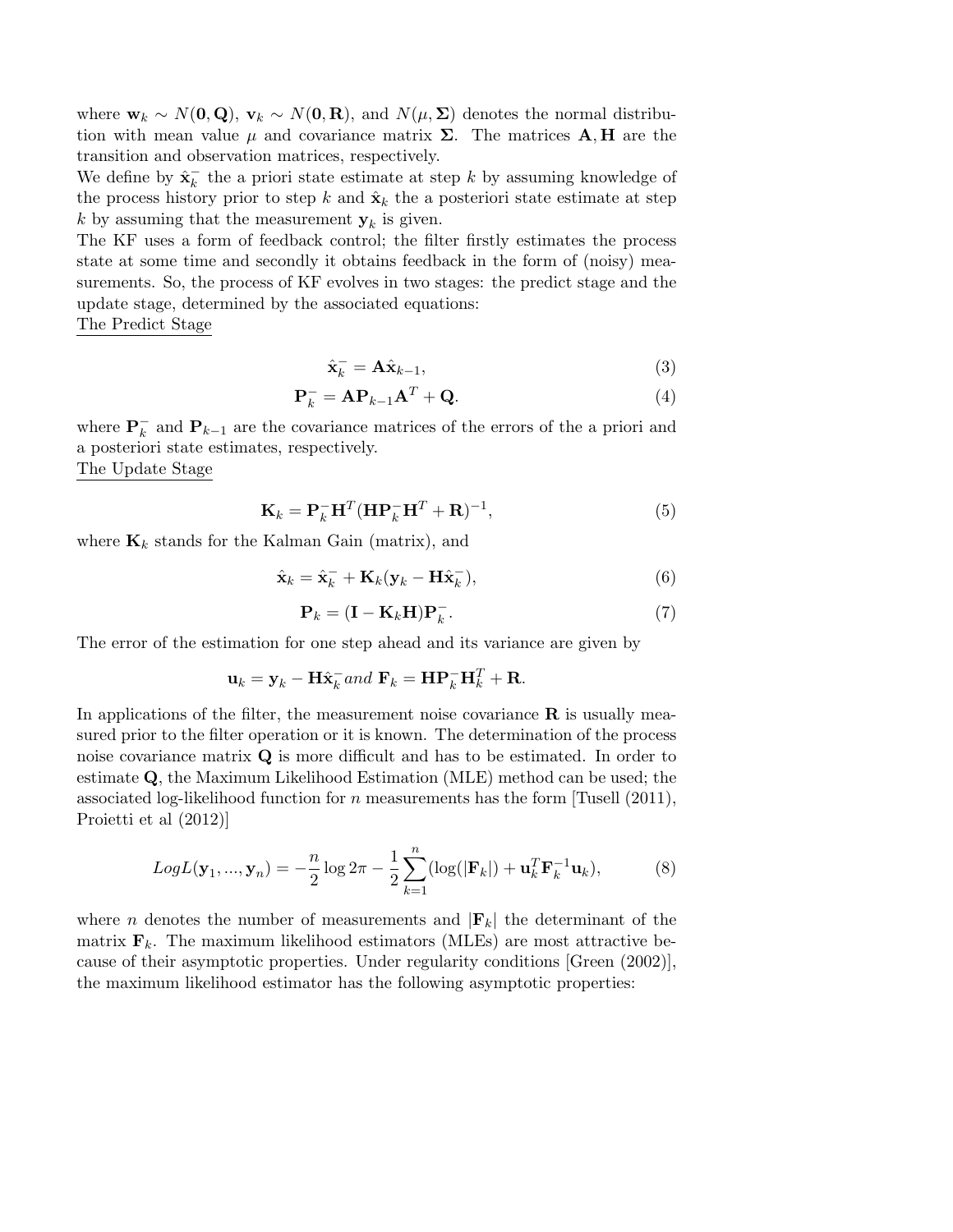- Consistency: the estimator  $\hat{\theta}$  tends to a parameter  $\theta_0$ .
- Asymptotic normality: that is  $\hat{\theta} \sim N(\theta_0, \mathbf{I}(\theta_0)^{-1})$ , where

$$
\mathbf{I}(\theta_0) = -E_0(\partial^2 lnL/\partial \theta_0^2)
$$

- Asymptotic efficiency:  $\hat{\theta}$  is asymptotically efficient and achieves the Cramer Rao lower bound.
- Invariance: The maximum likelihood estimator of  $\gamma_0 = c(\theta_0)$  is  $c(\hat{\theta})$  if  $c(\theta_0)$ is a continuous and continuously differentiable function.

## 3. TOBIT KALMAN FILTER

In this section we describe the Tobit Kalman filter [Bethany (2014)], abbreviated as TKF, which provides a classification scheme for censored models [Bethany (2014), Tobin J (1958)]; these classes depend on the type of censoring and include also the cases of censoring, that depends on other variables. In the applications cases of censoring, the censored measurement model provides a measurement, either in knowing the exact value (it belongs to the uncensored region), or in knowing that the value lies into an interval.

In the general case of scalar measurements, the Tobit model is referred to as the censored regression model determined by (9),

$$
y_k^* = hx_k + v_k,
$$
  

$$
y_k = \begin{cases} y_k^*, & T_{min} < y_k^* < T_{max} \\ T_{min}, & y_k^* < T_{min} \\ T_{max}, & y_k^* > T_{max}, \end{cases}
$$
 (9)

where  $y_k^*$  is the latent (hidden) variable,  $y_k$  is the measurement, h is an arbitrary scalar,  $T_{min}$ ,  $T_{max}$  are the lower and upper thresholds-limits respectively and  $v_k$ is a Gaussian random variable with mean 0 and variance  $\sigma_v^2$ . By (9) it is obvious that the Tobit Kalman Filter determines a non-linear process.

The standard KF doesn't provide optimal estimates of the unknown states vector when the measurements are censored; this happens because the assumptions of the KF are not met when the measurement is censored. In order to face the problem of censored measurements, we propose the TKF defined by [Bethany (2014)]

$$
\mathbf{x}_{k+1} = \mathbf{A}\mathbf{x}_k + \mathbf{w}_k,
$$

$$
\mathbf{y}_k^* = \mathbf{H}\mathbf{x}_k + \mathbf{v}_k,
$$

with

$$
y_{k,i} = \begin{cases} y_{k,i}^*, & T_{min,i} < y_{k,i}^* < T_{max,i} \\ T_{min,i} & y_{k,i}^* < T_{min,i} \\ T_{max,i}, & y_{k,i}^* > T_{max,i}. \end{cases} \quad i = 1, 2, \dots, m \tag{10}
$$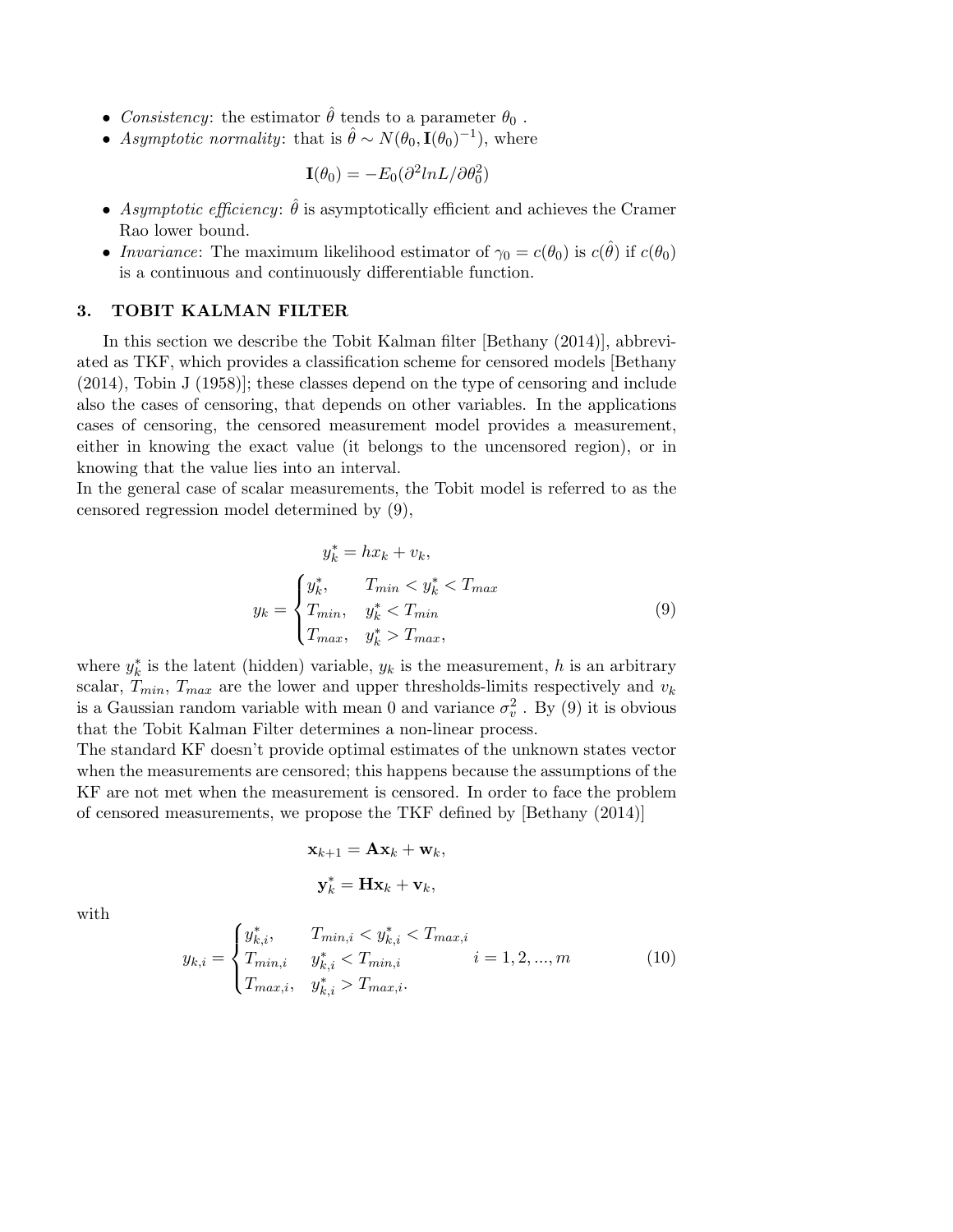where the noises  $\mathbf{w}_k$  and  $\mathbf{v}_k$  are defined by equations (1), (2) and  $\mathbf{y}_k = (y_{k,i})_{i=1,\dots,m}$ ,  $\mathbf{y}_{k}^{*}$  are defined as the saturated observation and latent variable respectively. Next we prove analytically for the case  $\mathbf{H} = diag(h_1, ..., h_m)$  and  $\mathbf{R} = diag(r_1^2, ..., r_m^2)$ the following useful Lemma 3.1.

**Lemma 3..1.** The probability function of the i<sup>th</sup> component of the measurement given the state vector is

$$
f(y_{k,i}|x_{k,i}) = \frac{1}{r_i} \phi\left(\frac{y_{k,i} - h_i x_{k,i}}{r_i}\right) u(y_{k,i} - T_{min,i}) u(T_{max,i} - y_{k,i})
$$

$$
+ \Phi\left(\frac{T_{min,i} - h_i x_{k,i}}{r_i}\right) \delta(T_{min,i} - y_{k,i})
$$

$$
+ \left(1 - \Phi\left(\frac{T_{max,i} - h_i x_{k,i}}{r_i}\right)\right) \delta(T_{max,i} - y_{k,i}),
$$

where  $\phi$  and  $\Phi$  are the probability and cumulative distribution function of standard normal distribution respectively,  $\delta$  stands for the Kronecker delta function and u for the Heavyside function.

*Proof.* When the  $i^{th}$  component of the latent variable belongs to the uncensored region,  $(T_{min}, T_{max})$ , we get by (10) that

$$
y_{k,i} = h_i x_{k,i} + v_{k,i},\tag{11}
$$

where  $v_{k,i} \sim N(0, r_i^2)$ . Thus by (11), the cumulative distribution for the measurement  $Y_{k,i}$  is

$$
F(y_{k,i}|x_{k,i}) = P(Y_{k,i} \le y_{k,i}),
$$
  
\n
$$
= P(h_i x_{k,i} + v_{k,i} \le y_{k,i})
$$
  
\n
$$
= P\left(\frac{v_{k,i}}{r_i} \le \frac{y_{k,i} - h_i x_{k,i}}{r_i}\right)
$$
  
\n
$$
= \Phi\left(\frac{y_{k,i} - h_i x_{k,i}}{r_i}\right) \Rightarrow \partial y_{k,i}
$$
  
\n
$$
f(y_{k,i}|x_{k,i}) = \frac{1}{r_i} \phi\left(\frac{y_{k,i} - h_i x_{k,i}}{r_i}\right).
$$
 (12)

The probability of the  $i^{th}$  component of the latent variable to belong into the censored region from below is

$$
P(y_{k,i} = T_{min,i}|x_{k,i}) = P(y_{k,i}^* \le T_{min,i}|x_{k,i})
$$
  
=  $P(h_i x_{k,i} + v_{k,i} \le T_{min,i})$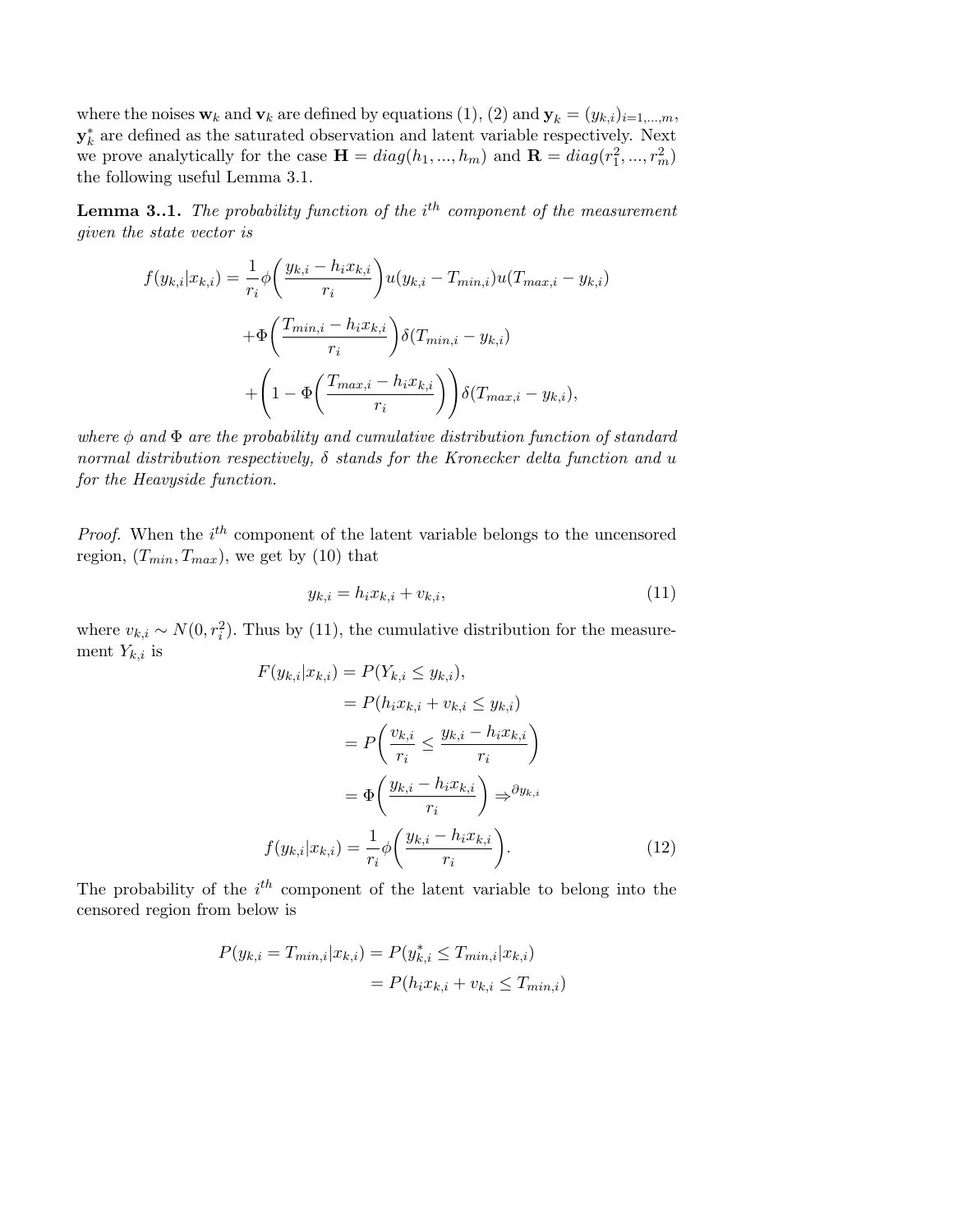$$
= P\left(\frac{v_{k,i}}{r_i} \le \frac{T_{min,i} - h_i x_{k,i}}{r_i}\right)
$$

and thus,

$$
P(y_{k,i} = T_{min,i}|x_{k,i}) = \Phi\left(\frac{T_{min,i} - h_i x_{k,i}}{r_i}\right). \tag{13}
$$

In the same way it is proved that

$$
P(y_{k,i} = T_{max,i}|x_{k,i}) = 1 - \Phi\left(\frac{T_{max,i} - h_i x_{k,i}}{r_i}\right).
$$
 (14)

By (12)-(14) the probability distribution function for the measurements  $y_k$  is derived given the state vector  $\mathbf{x}_k$ .  $\Box$ 

We denote by  $\mathbf{P}_{un,k}$ ,  $\mathbf{P}_{min,k}$ ,  $\mathbf{P}_{max,k}$  the probabilities of a measurement to be uncensored, or censored from below or censored from above, respectively, at time k. Then by Lemma 3.1 it is derived that

$$
\mathbf{P}_{un,k} = diag \begin{bmatrix} \Phi\left(\frac{T_{max,1} - h_1 \hat{x}_{k,1}^{-}}{r_1}\right) - \Phi\left(\frac{T_{min,1} - h_1 \hat{x}_{k,1}^{-}}{r_1}\right) \\ \vdots \\ \Phi\left(\frac{T_{max,m} - h_m \hat{x}_{k,m}^{-}}{r_m}\right) - \Phi\left(\frac{T_{min,m} - h_m \hat{x}_{k,m}^{-}}{r_m}\right) \end{bmatrix}, \qquad (15)
$$
\n
$$
\mathbf{P}_{min,k} = diag \begin{bmatrix} \Phi\left(\frac{T_{min,1} - h_1 \hat{x}_{k,1}^{-}}{r_1}\right) \\ \vdots \\ \Phi\left(\frac{T_{min,m} - h_m \hat{x}_{k,m}^{-}}{r_m}\right) \end{bmatrix}, \qquad (16)
$$

$$
\mathbf{P}_{max,k} = diag\begin{bmatrix} 1 - \Phi\left(\frac{T_{max,1} - h_1 \hat{x}_{k,1}^-}{r_1}\right) \\ \dots \\ 1 - \Phi\left(\frac{T_{max,m} - h_m \hat{x}_{k,m}^-}{r_m}\right) \end{bmatrix} . \tag{17}
$$

By taking into account the matrices (15)-(17) and the properties of truncated normal distribution [Burkardt (2014), Tobin (1958)], we get that the expected value of the measurement when censored and uncensored measurements are included given the a priori estimation of the state vector has the form

$$
\mathbf{E}(\mathbf{y}_k) = \mathbf{P}_{un,k}(\mathbf{H}\hat{\mathbf{x}}_k^- + \mathbf{R}^{\frac{1}{2}}l_k) + \mathbf{P}_{min,k}\mathbf{T}_{min} + \mathbf{P}_{max,k}\mathbf{T}_{max}
$$
(18)

where  $\mathbf{T}_{max} = (T_{max,i})_{i=1,..,m}, \mathbf{T}_{min} = (T_{min,i})_{i=1,..,m}$  and the parameter  $l_k$  at time k is the inverse Mill ratio [Burkardt  $(2014)$ ],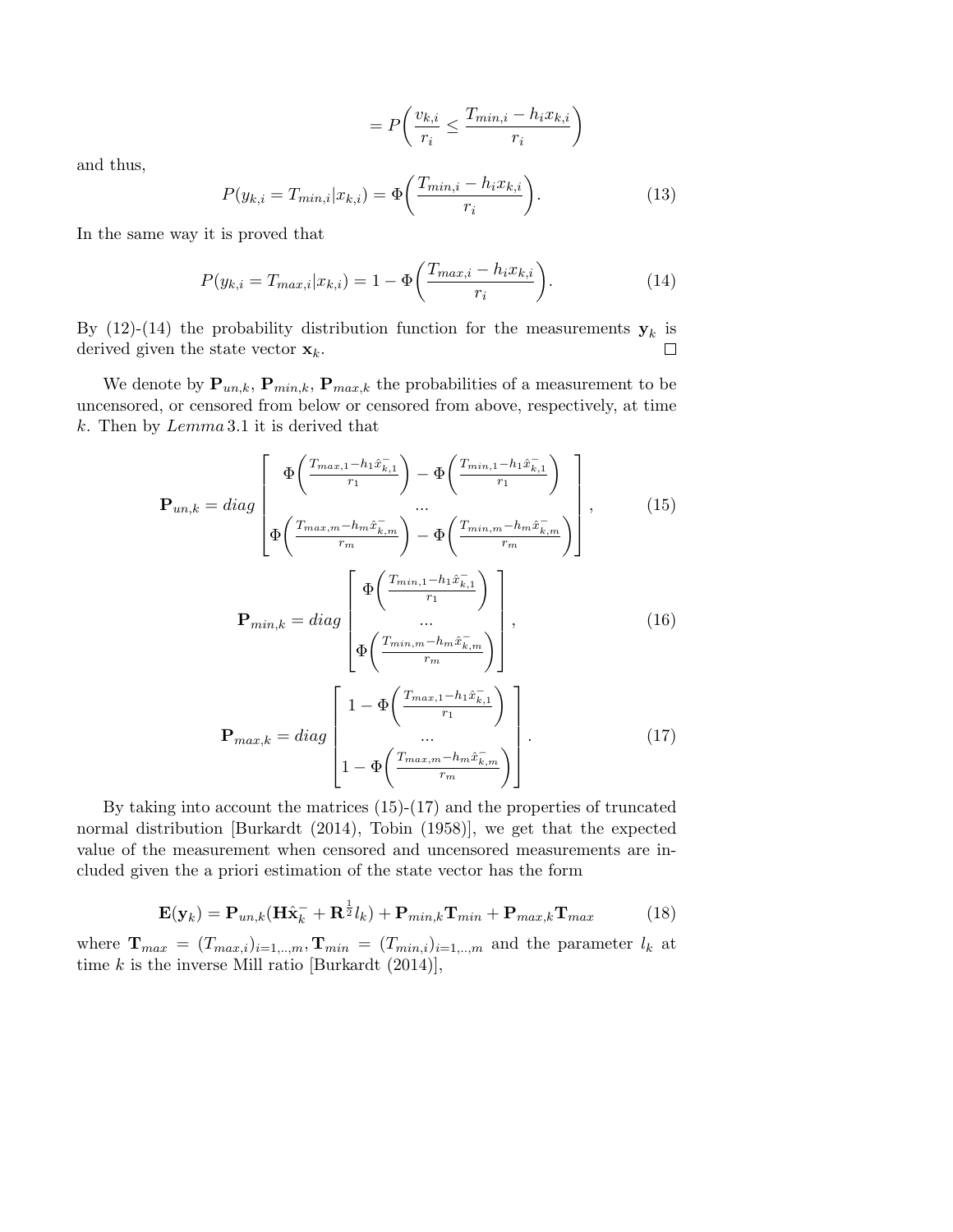$$
l_{k} = \mathbf{P}_{un,k}^{-1} \left[ \phi\left(\frac{T_{max,1} - h_{1}\hat{x}_{k,1}^{-}}{r_{1}}\right) - \phi\left(\frac{T_{min,1} - h_{1}\hat{x}_{k,1}^{-}}{r_{1}}\right) \right] \cdot \frac{\dots}{\phi\left(\frac{T_{max,m} - h_{m}\hat{x}_{k,m}^{-}}{r_{m}}\right) - \phi\left(\frac{T_{min,m} - h_{m}\hat{x}_{k,m}^{-}}{r_{m}}\right)} \right].
$$

The covariance matrix of the measurement is given by

$$
\mathbf{R}^* = \mathbf{R} \Big( \mathbf{I} + \mathbf{P}_{un}^{-1} diag(c_k) - diag(l_k)^2 \Big) \tag{19}
$$

where the parameter  $c_k$  [Burkardt (2014)] is given by

$$
c_{k} = diag\left[\frac{\frac{T_{min,1} - h_{1}\hat{x}_{k,1}^{-}}{r_{1}}\phi\left(\frac{T_{min,1} - h_{1}\hat{x}_{k,1}^{-}}{r_{1}}\right) - \frac{T_{max,1} - h_{1}\hat{x}_{k,1}^{-}}{r_{1}}\phi\left(\frac{T_{max,1} - h_{1}\hat{x}_{k,1}^{-}}{r_{1}}\right)}{\cdots}\right].
$$

$$
\frac{T_{min,m} - h_{m}\hat{x}_{k,m}^{-}}{r_{m}}\phi\left(\frac{T_{min,m} - h_{m}\hat{x}_{k,m}^{-}}{r_{m}}\right) - \frac{T_{max,m} - h_{m}\hat{x}_{k,m}^{-}}{r_{m}}\phi\left(\frac{T_{max,m} - h_{m}\hat{x}_{k,m}^{-}}{r_{m}}\right)\right].
$$

The Tobit Kalman Filtering process is defined as [Bethany A (2014)] : The Predict Stage:

$$
\hat{\mathbf{x}}_k^- = \mathbf{A}\hat{\mathbf{x}}_{k-1},\tag{20}
$$

$$
\mathbf{P}_k^- = \mathbf{A} \mathbf{P}_{k-1} \mathbf{A}^T + \mathbf{Q}.\tag{21}
$$

The Update Stage:

$$
\mathbf{R}_{1} = \mathbf{P}_{k}^{-} \mathbf{H}^{T} \mathbf{P}_{un,k},
$$

$$
\mathbf{R}_{2} = \mathbf{P}_{un,k} \mathbf{H} \mathbf{P}_{k}^{-} \mathbf{H}^{T} \mathbf{P}_{un,k} + \mathbf{R}_{k}^{*},
$$

$$
\mathbf{K}_{k} = \mathbf{R}_{1} \mathbf{R}_{2}^{-1},
$$
(22)

$$
\hat{\mathbf{x}}_k = \hat{\mathbf{x}}_k^- + \mathbf{K}_k (\mathbf{y}_k - \mathbf{E}(\mathbf{y}_k | \hat{\mathbf{x}}_k^-)),
$$
\n(23)

$$
\mathbf{P}_k = (\mathbf{I} - \mathbf{K}_k \mathbf{P}_{un,k} \mathbf{H}) \mathbf{P}_k^-.
$$
 (24)

# 4. IMPLEMENTATIONS

In the present paper we use the Microsoft Kinect sensor 2 to record 3D point sequences of a human skeleton in motion and our aim is to denoise the coordinates for every joint in order to improve the representation of the movements. For this reason, in our first approach, we use a KF for each one of the joints separately; the input includes the joints' coordinates  $[x, y, z]$  (measurement) and the outputs the denoised coordinates (state vectors).

Thus, we define the transition matrix  $\bf{A}$  and the observation matrix of the model, H as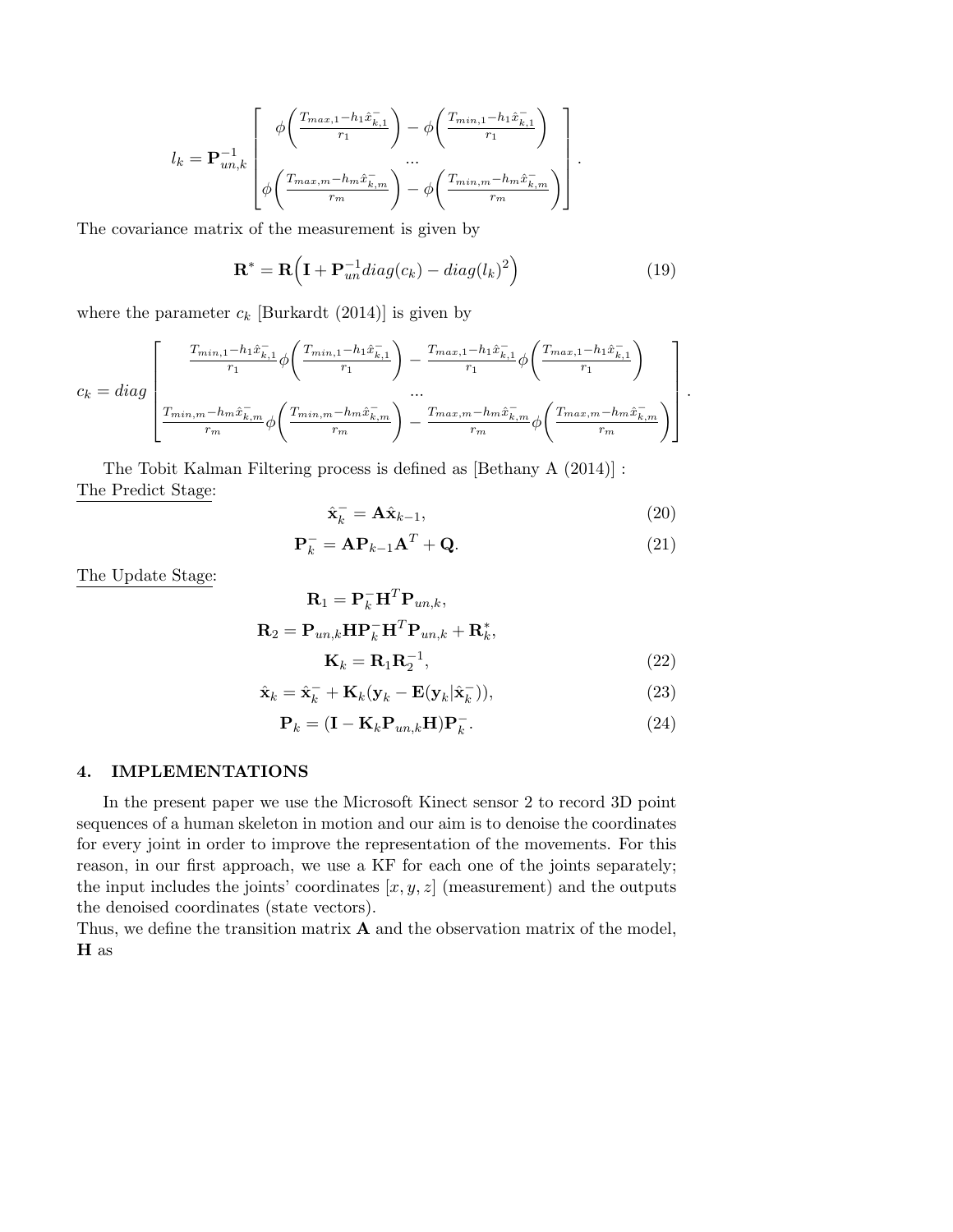$$
\mathbf{H} = \begin{bmatrix} 1 & 0 & 0 \\ 0 & 1 & 0 \\ 0 & 0 & 1 \end{bmatrix},
$$

$$
\mathbf{A} = \begin{bmatrix} 1 & 0 & 0 \\ 0 & 1 & 0 \\ 0 & 0 & 1 \end{bmatrix}.
$$

Next, we have to estimate the covariance matrix for the process noise, Q. Firstly we assume that the entries of the covariance matrix of the measurement noise, **R**, are of the order  $10^{-2}$ . Then, by the likelihood function (8), the entries of the matrix  $\bf{Q}$  can be derived. Interestingly we notice by various joints' movements, that the entries of  $\bf{Q}$  appear to be smaller than those of matrix  $\bf{R}$ , and generally they depend on the accuracy of the Kinect sensor and the joints' speed. Concerning slow motions, the values are experimentally found to be smaller than  $10^{-4}$  and for faster motions they lie between  $10^{-3}$  and  $10^{-2}$ . In order to create a general model for denoising Kinect's measurements, in which we will not estimate the matrix  $\bf{Q}$  for every time-window, because this is time consuming, we can assume that

$$
\mathbf{Q} = 0.002 \begin{bmatrix} 1 & 0 & 0 \\ 0 & 1 & 0 \\ 0 & 0 & 1 \end{bmatrix}.
$$

In our first experiment, a man throws a ball with his right hand, and this movement is recorded by Kinect; the video consists of 266 frames (almost 8.8667 sec.). Many joints and especially the joints on the right side were self-occluded. So, we used the KF as described in Section 2 in order to denoise the data, i.e., to reveal the hidden coordinates due to the occlusion. It is obvious by  $Fig.1$  and 2 that the KF smooths the spatial coordinates without affecting the movement, i.e., it does not provide oversmoothing of the motion.

In other experiments, an individual seats in front of the Kinect sensor and the skeleton appears to fall down unnaturally; apparently this is due to some noise of Kinect. So, we used Kalman filtering, but the noise could not be corrected satisfactorily. In order to correct the noise, we studied many recordings by the groundtruth sensor, Vicon; we observed that the velocity of spatial coordinates  $x$ and z did not exceed 31 cm per two consecutive frames for every joint, while the coordinate y did not exceed 18 cm respectively. Thus we took these restrictions into account, in order to correct the data. So we constructed a TKF with limits  $\mathbf{T}_{min}$  and  $\mathbf{T}_{max}$  for the spatial coordinates  $[x, y, z]$  as follows,

$$
\mathbf{T}_{max,k} = (\hat{x}_{k-1} + 0.31, \hat{y}_{k-1} + 0.18, \hat{z}_{k-1} + 0.31),
$$
  

$$
\mathbf{T}_{min,k} = (\hat{x}_{k-1} - 0.31, \hat{y}_{k-1} - 0.18, \hat{z}_{k-1} - 0.31),
$$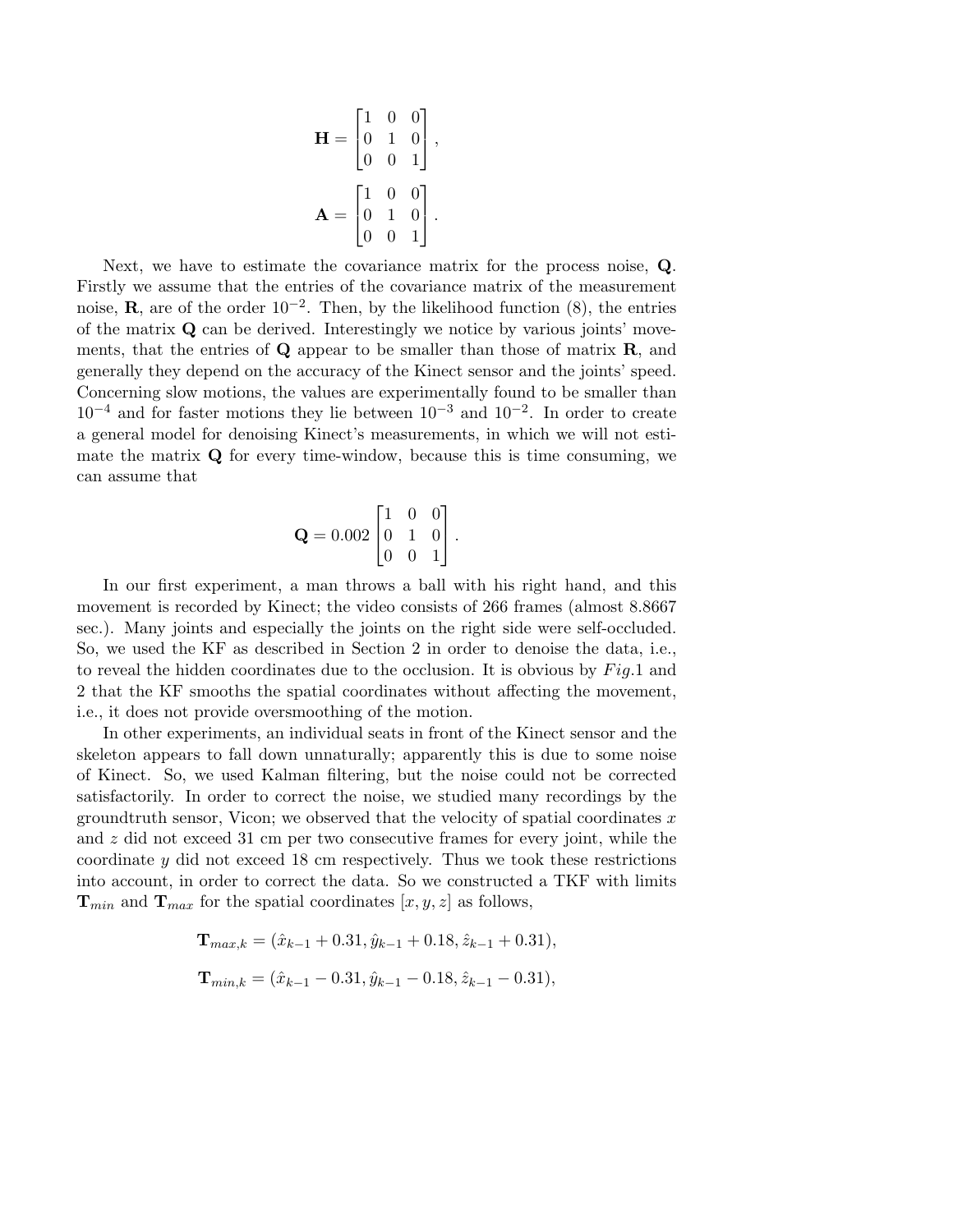

Figure 1: The spatial coordinates for the right hand as they result by Kinect (blue) and the Kalman filter (red)

where  $\mathbf{T}_{max,k}$  and  $\mathbf{T}_{min,k}$  are the limits of the TKF at time k which depend on the previous estimation of spatial coordinates. So by (10), for the measurement  $\mathbf{y}_k = [x_k, y_k, z_k]$  at time k we get

$$
y_{k,i} = \begin{cases} y_{k,i}^*, & T_{min,k}^i < y_{k,i}^* < T_{max,k}^i\\ T_{min,k}^i, & y_{k,i}^* < T_{min,k}^i\\ T_{max,k}^i, & y_{k,i}^* > T_{max,k}^i. \end{cases} \quad i = 1, 2, 3
$$

The aforementioned TKF model can appropriately smooth big abnormal movements due to Kinect's errors. Apparently, if  $T_{min,k}^i \to -\infty$  and  $T_{max,k}^i \to \infty$ (i.e., the range of TKF's state values becomes too big) the TKF becomes the standard KF. As can be seen in  $Fig.3$  the skeleton motion of the TKF (green) does not exhibit any unexplainable fall. Notice that the standard KF can correct the noise but not as well as the TKF. In our experiments, the TKF exhibits skeleton falls till almost 4 cm, which is an acceptable bound. On the other hand the standard KF exhibits skeleton falls more than 4 and till 8 cm per (two) consecutive frames, which is not realistic. This conclusion is more clear in  $Fig.4$ , where the head's spatial coordinate  $y_k$  for each frame k is illustrated.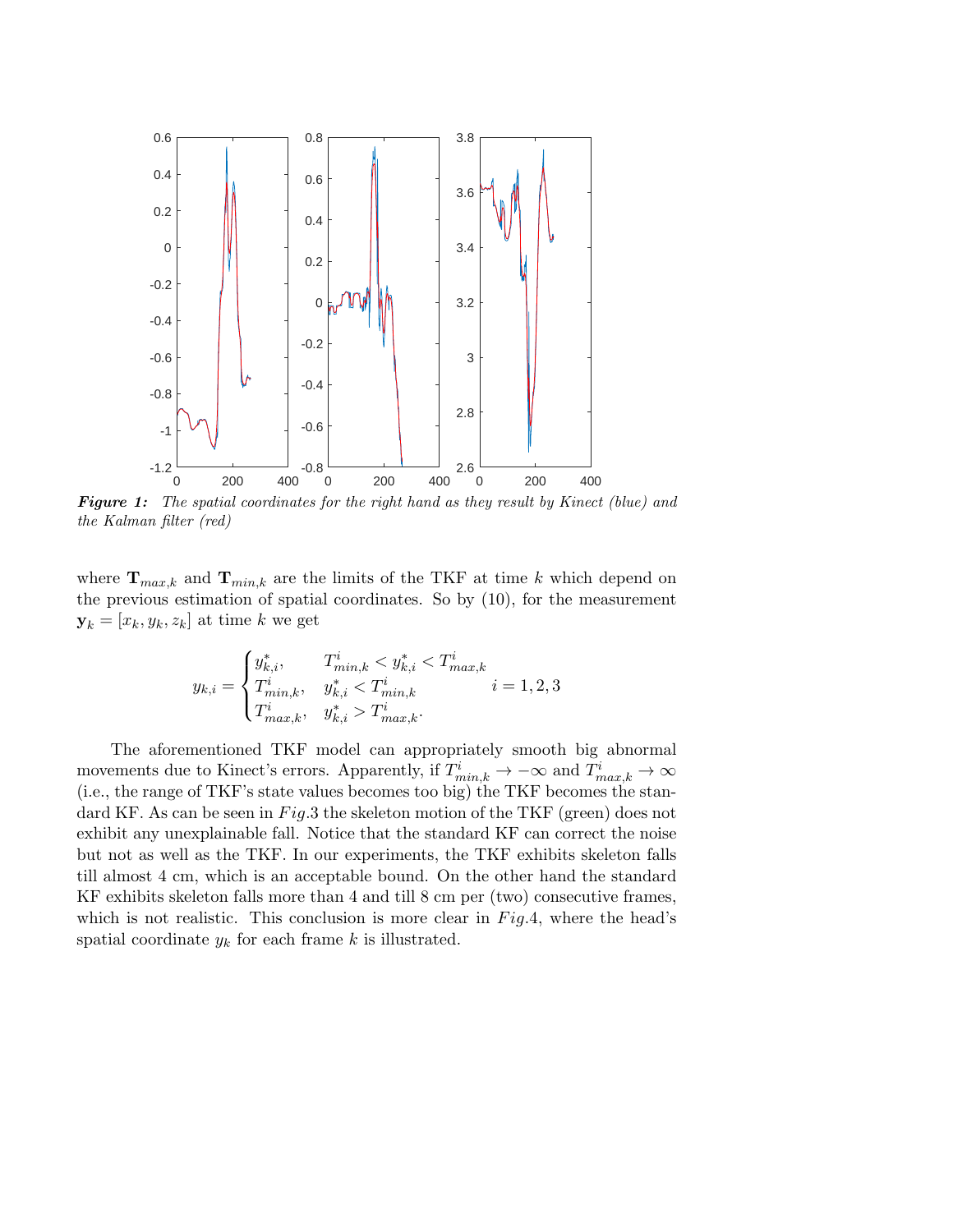

Figure 2: The spatial coordinates for the left hand as they result by Kinect (blue) and the Kalman filter (red)



Figure 3: The skeletons of Tobit Kalman filter(green), Kalman filter (red) and Kinect(blue) at the frame of the fall.

### 5. CONCLUSION

The aim of this paper is to improve skeleton tracking, using a single Kinect sensor, which generates error in recordings due to occlusion, self-occlusion e.t.c.. So, we propose to use a Tobit Kalman filter for skeleton tracking in real time.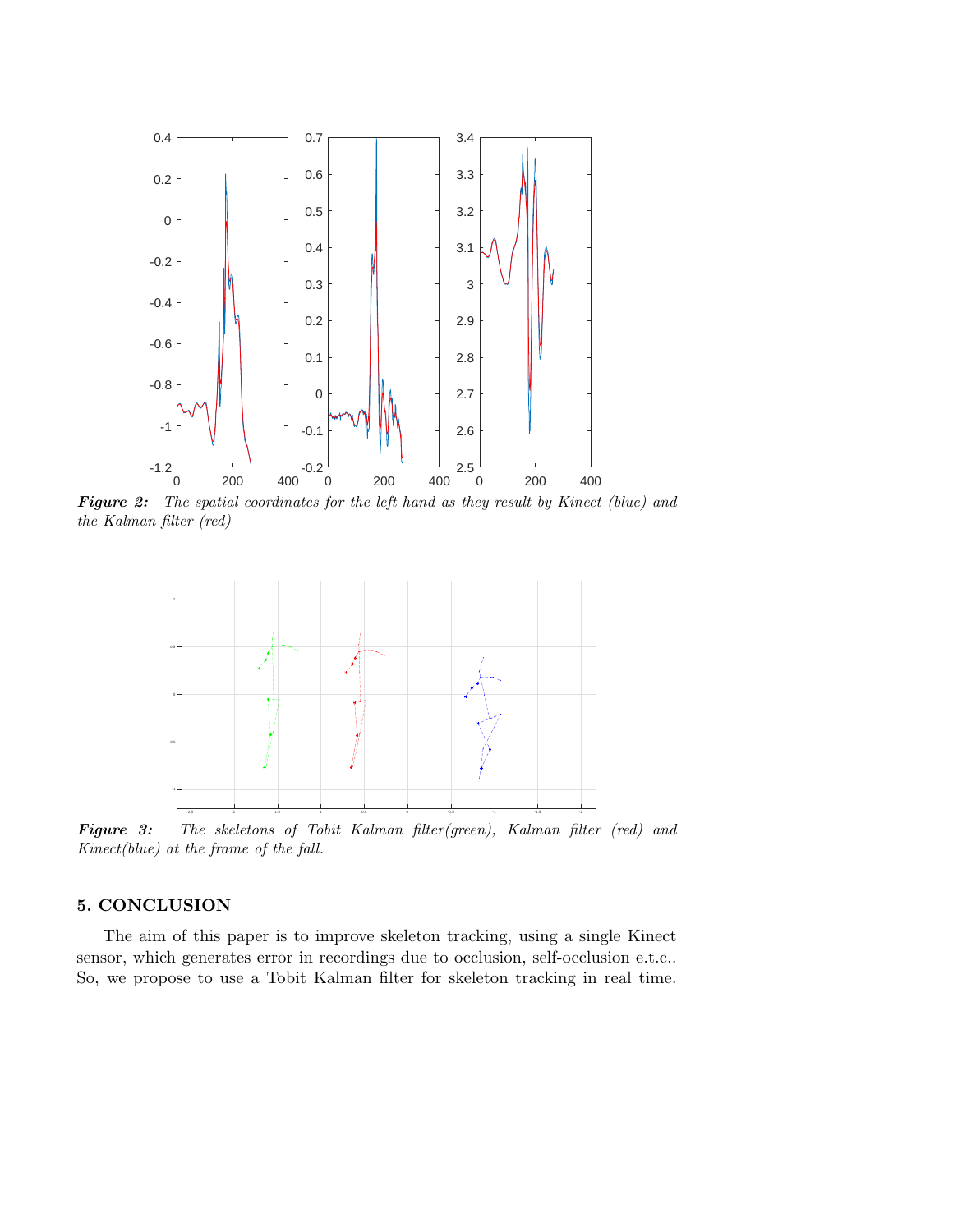

**Figure 4:** The head's spatial coordinate  $y_k$  for each frame k of Tobit Kalman filter (green), Kalman filter (red) and Kinect (blue).

In this approach we have to define the limits  $\mathbf{T}_{max,k}$  and  $\mathbf{T}_{min,k}$  in a reasonable manner for evrey time k. For that purpose we considered a lot of skeleton data, with various joints' movements, which were obtained by means of the groundtruth sensor, Vicon.

The covariance matrix of the noise process Q, using Kalman filtering procedure was estimated via maximum likelihood estimation. Between the two filters, i.e., the standard Kalman filter and the Tobit Kalman filter, the latter was more accurate performing a better skeleton tracking. Furthermore, in some frames when the skeleton collapsed due to occlusion, the method of the Tobit Kalman filter proposed, corrected better the error in recordings than the standard Kalman filter.

#### ΠΕΡΙΛΗΨΗ

Στην παρούσα εργασία, αναλύουμε δεδομένα από την κάμερα Microsoft Kinect 2 χρησιμοποιώντας φίλτρα Kalman και Tobit Kalman για την ελαχιστοποίηση του θορύβου που εμφανίζεται στα δεδομένα. Τα δεδομένα αφορούν τριδιάστατες χωρικές συντεταγμένες που καταγράφουν κινήσεις των αρθρώσεων ενός ανθρώπου, στις οποίες εμφανίζονται σφάλματα στην ακρίβεια των μετρήσεων. Χρησιμοποιούμε πέ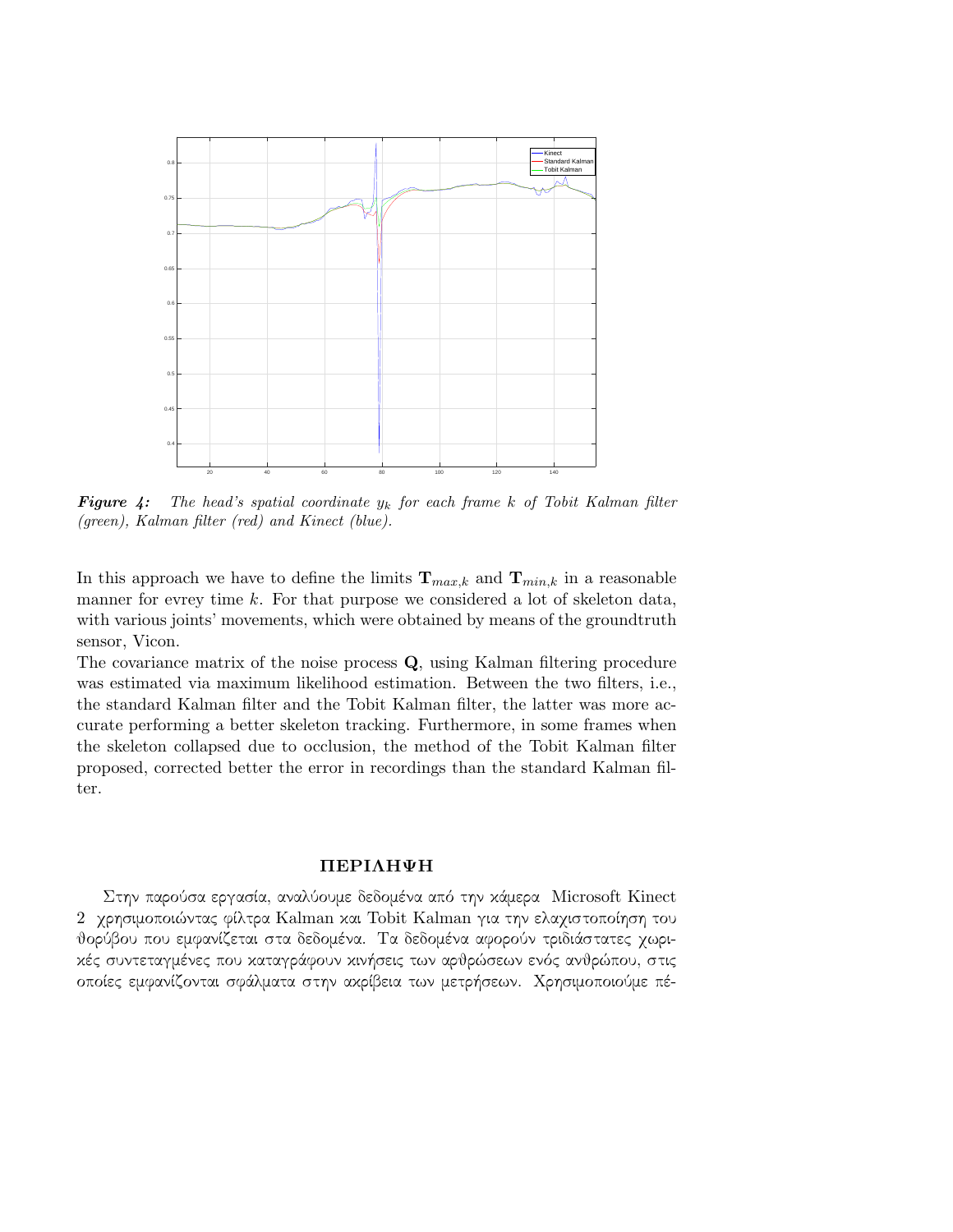ρα από το κλασικό φίλτρο Kalman και το Φίλτρο Tobit Kalman, προκειμένου να συμπεριλάβουμε στο μοντέλο περιοριστικές συνθήκες με βάση τα ανθρωπομετρικά στοιχεία, και συγκεκριμένα τις αποστάσεις μεταξύ διαφόρων αρθρώσεων. Στο τέλος παρουσιάζουμε προσομειώσεις για την κίνηση του σκελετού πριν και μετά τη χρήση των φίλτρων.

Acknowledgements: This work was supported by the European Project (Horizon2020) ICT4Life under the GA 690090.

### REFERENCES

- Berti, E. M., Salmeron, A. J. and Benimeli, F. (2012). Kalman Filter for Tracking Robotic Arms Using low cost 3D Vision Systems. The Fifth International Conference on Advances in Computer-Human Interactions. 236-240.
- Bethany, A. (2014). Tobit Filter Kalman, University of Delaware: Department of Electrical and Computer Engineering.
- Burkardt, J. (2014). The Truncated Normal Distribution, Florida State University: Department of Scientific Computing.
- Galna, B., Barry, G., Jackson, D., et. al. (2014.) Accuracy of the Microsoft Kinect sensor for measuring movement in people with Parkinson'As disease. Gait and Posture Vol 39. Issue 4. 1062-1068.
- Green, W. H. (2002). *Econometric Analysis*, 5th edition, Chapter 17, New York: Prentice Hall.
- Kong, W. A., Hussain H. and Md Saad, M. H.(2013.) Essential Human Body Points Tracking Using Kalman Filter. Proceedings of the World Congress on Engineering and Computer Science Vol I.
- Peter, S. (1979.) Stochastic models, estimation, and control. *Mathematics in Science* and Engineering Vol 141.
- Proietti, T. and Luati, A. (2012). Maximum Likelihood Estimation of Time Series Models: The Kalman Filter and Beyond. Munich Personal RePEc Archive No 41981.
- Sungphill, M., Youngbin, P., Dong, W. K., et. al. (2016). Multiple Kinect Sensor Fusion for Human Skeleton Tracking Using Kalman Filtering. International Journal of Advanced Robotic Systems.
- Tobin, J. (1958). Estimation of relationships for limited dependent variables. Econometrica: Journal of the Econometric Society 24-36.
- Tusell, F. (2011). Kalman Filtering in R. Journal of Statistical Software Vol 39. Issue 2.
- Wentao, Z., Cuiling, L., Junliang, X., et. al. (2016). Co-occurrence Feature Learning for Skeleton based Action Recognition using Regularized Deep LSTM Networks. The 30th AAAI Conference on Artificial Intelligence.
- Yong, W. D. and Wei, W. (2015). Hierarchical Recurrent Neural Network for Skeleton Based Action Recognition. Conference on Computer Vision and Pattern Recognition 1110-1118.
- Zhang, C. and Zhang, L. (2013). Activity Recognition in Smart Homes Based on Second-Order Hidden Markov Model. International Journal of Smart Home Vol 7, No 6, 237-244.